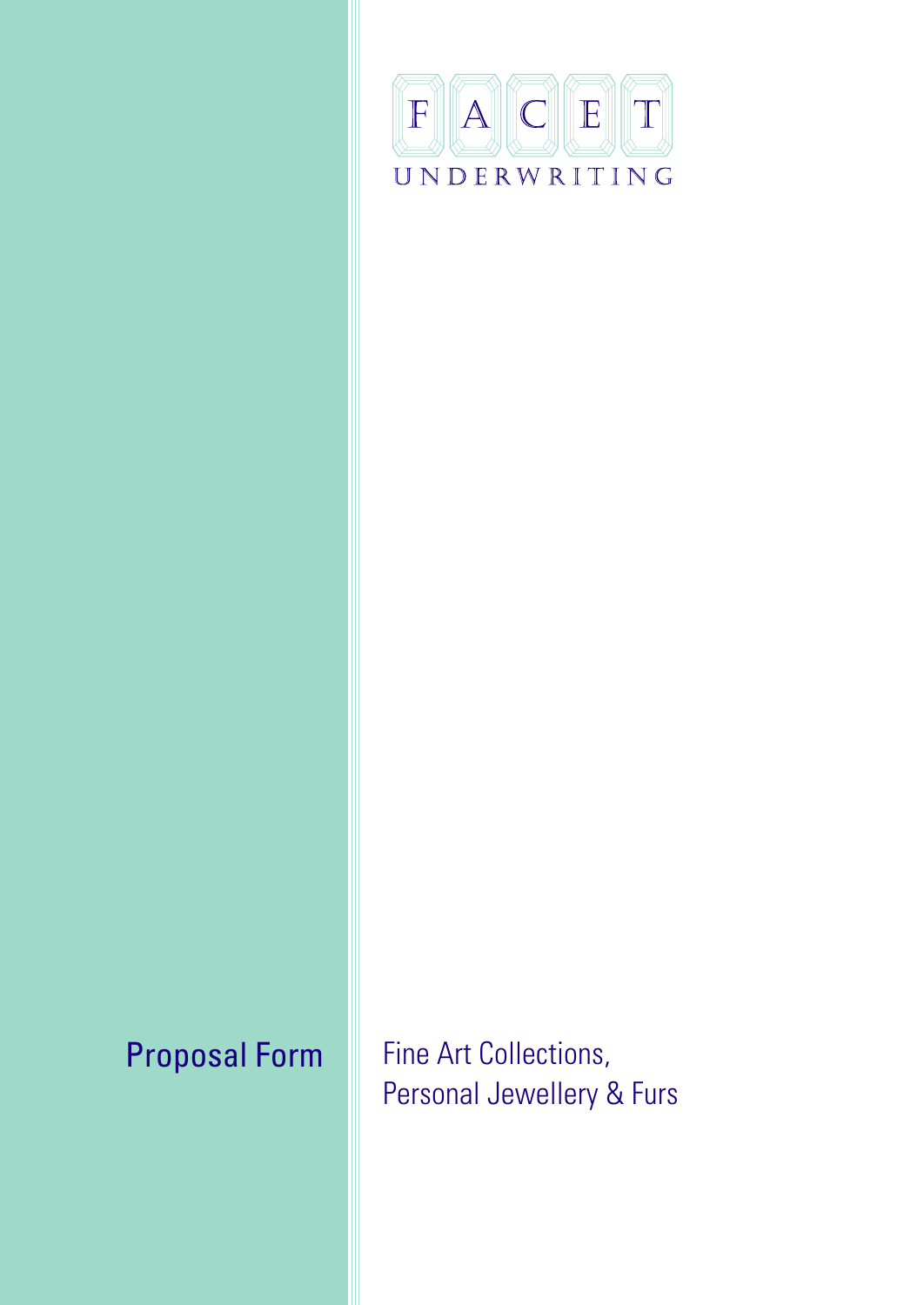**Before any question is answered read carefully the declaration at the end of this proposal which you are required to sign.**

Answer all questions in full. Tick Yes/No boxes. Continuation space is available at the end of this document

### **Section 1 The Proposer**

| Mr                |  |  |
|-------------------|--|--|
|                   |  |  |
|                   |  |  |
|                   |  |  |
|                   |  |  |
|                   |  |  |
|                   |  |  |
| <b>XX XX XXXX</b> |  |  |
|                   |  |  |

### **Section 2 Location of items to be insured**



## **Section 3 Territorial limits required for jewellery & furs**



USA/Canada only

**Title** First names Surname Address (for correspodence)

Postcode/Zip code Date of birth Occupation of Proposer Nationality of Proposer

Address (only if different from address above)

Postcode/Zip code If you wish to include transits (for an additional premium) please tick the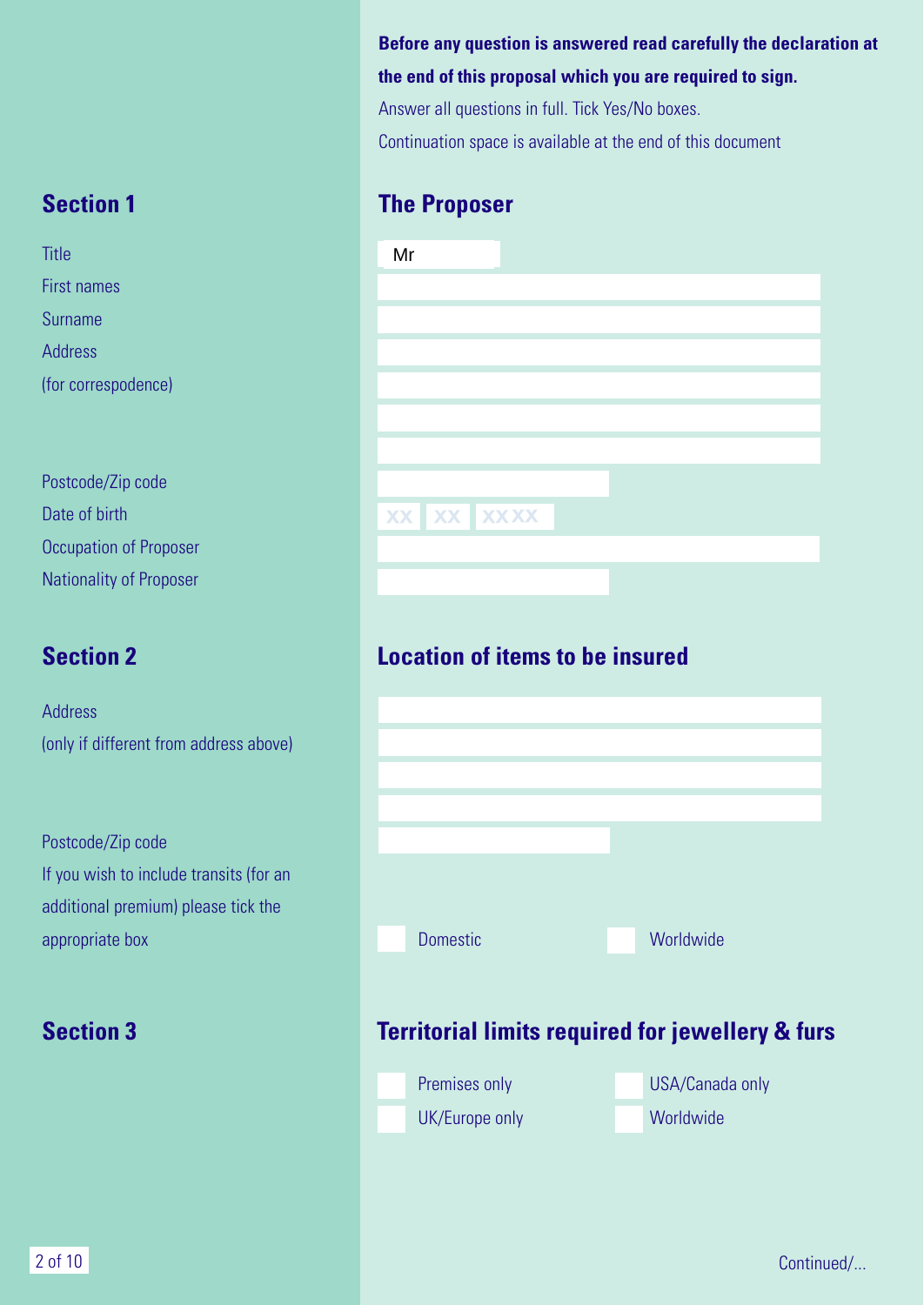Are the buildings (including outbuildings)

If you have ticked any of the shaded boxes give details.

(Use continuation sheet if necessary)

## <span id="page-2-0"></span>**Section 4 Construction & Use**

- (a) built of brick, stone or concrete and roofed with slate, tile, asphalt, metal or concrete and in good condition and repair? YES NO
- (b) in an area which is free from flooding and not in the vicinity of any rivers, streams or tidal waters?
- (c) a flat or an apartment? (if yes, give the floor)
- (d) used for any business or professional purposes or open to the public?
- (e) regularly left unattended by day or night?

## **Section 5**

You must contact your broker before entering into any agreement for any work to be carried out at the premises

### **Building & Decorating Work**

| Do you intend to carry out any work on the premises | <b>YES</b> | N <sub>0</sub> |
|-----------------------------------------------------|------------|----------------|
| insured involving outside contractors?              |            |                |

### If YES, give details below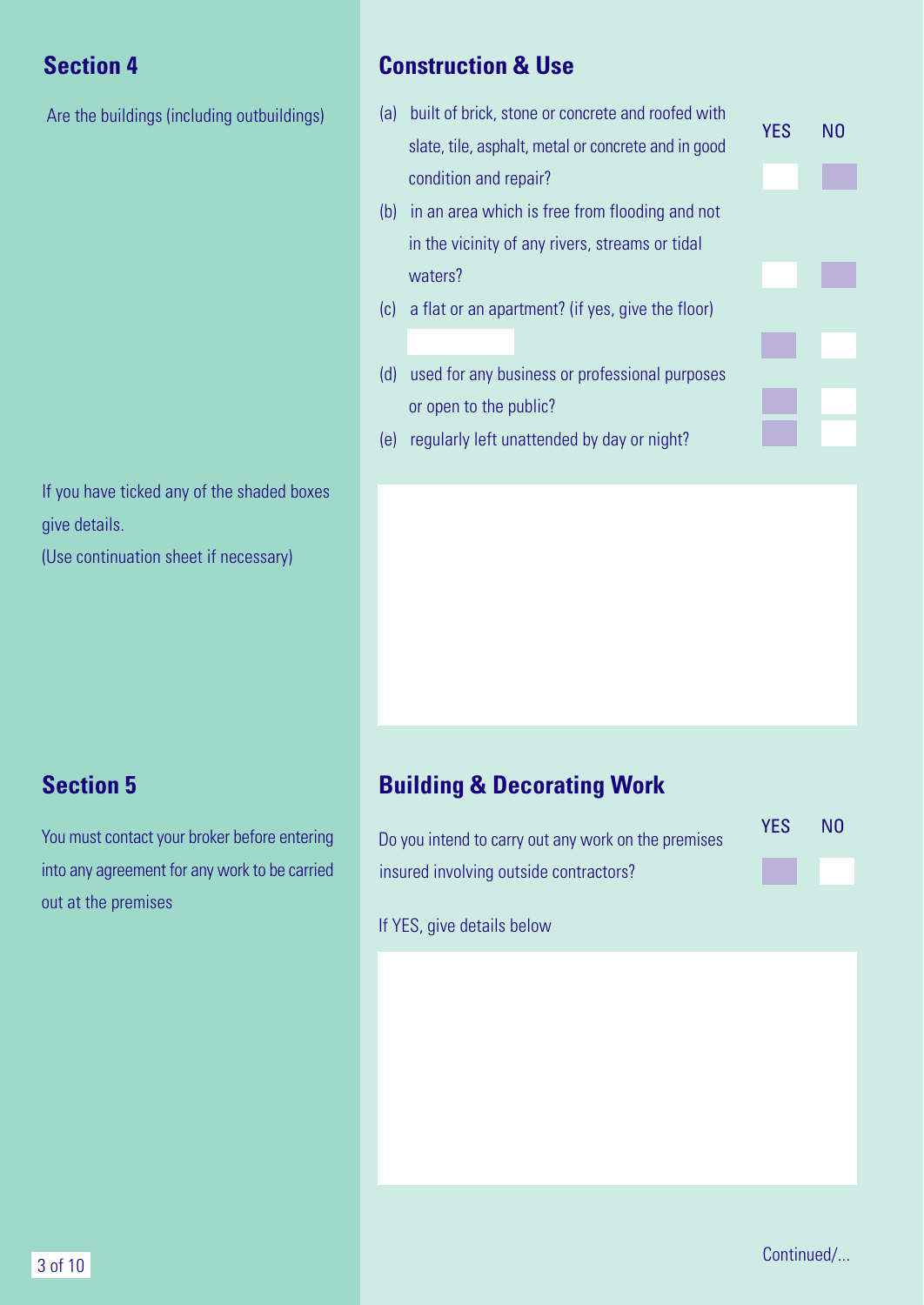### <span id="page-3-0"></span>**Section 6 Alarm**

(a) Make of alarm

(b) Is it?

(i) bells only?

- (ii) connected to the police?
- (iii) central station?
- (c) Does it protect all areas containing the insured items?

(d) Is the alarm maintained under contract? If you have ticked any of the shaded boxes, please give details

### **Section 7 Safe**

(a) Give the make, model and age of the safe

(b) Is it a:

(i) wall safe?

(ii) freestanding safe?

(iii) underfloor safe?

(c) Weight and dimensions

### **Section 8**

If you have ticked any of the shaded boxes, please give details

| <b>YES</b><br>N <sub>0</sub> |  |                 |  |
|------------------------------|--|-----------------|--|
|                              |  |                 |  |
|                              |  |                 |  |
|                              |  |                 |  |
|                              |  |                 |  |
|                              |  |                 |  |
|                              |  |                 |  |
|                              |  |                 |  |
|                              |  |                 |  |
|                              |  |                 |  |
|                              |  |                 |  |
|                              |  | If yes, by whom |  |
|                              |  |                 |  |
|                              |  |                 |  |
|                              |  |                 |  |

| YES NO |  |
|--------|--|
|        |  |
|        |  |
|        |  |

### **Other Security**

- (a) Are all final exit doors fitted with a 5 lever mortice deadlock? YES NO
- (b) Are all windows, fanlights and skylights fitted with key operated locks?
- (c) Is your property protected by any other means?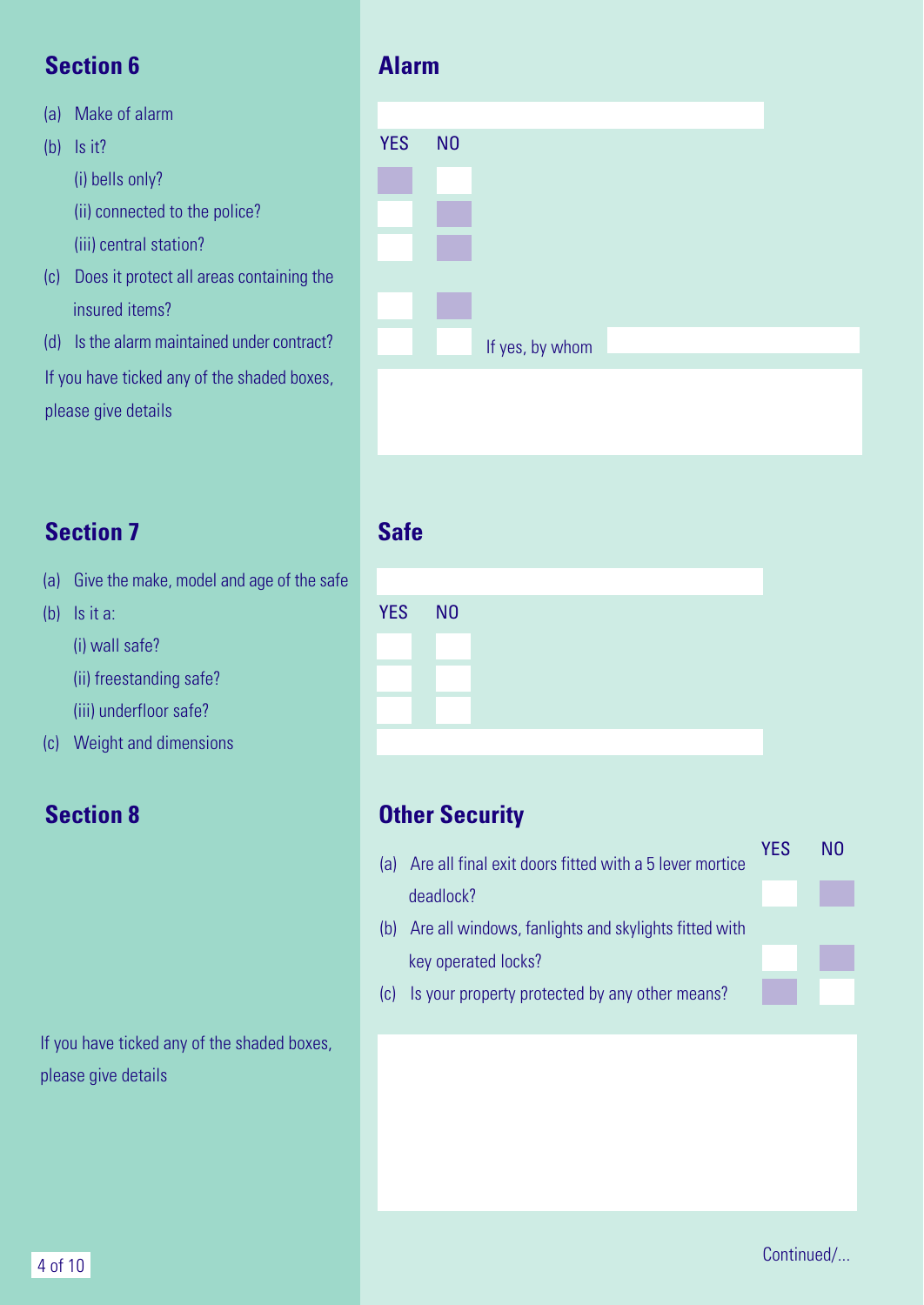All items must be individually listed by the Proposer stating for each item the amount for which insurance is sought, which is to be the market value. The list must be submitted with this proposal. An independent professional valuation/appraisal may be required and should be forwarded with this proposal if available.

### <span id="page-4-0"></span>**Section 9 Amounts to be insured**

- (a) Pictures, paintings, sketches, prints and the like
- (b) Books
- (c) Statues and sculptures of a non-fragile nature, items of non-precious metals or wood
- (d) Porcelain, pottery, ceramics, glass, jade and other items of a brittle or fragile nature
- (e) Antique furniture
- (f) Clocks, watches, barometers, mobiles and other mechanical art
- (g) Gold, Silver and other precious metals
- (h) Jewellery
- (i) Furs
- (j) Other items (give details)

Do the amounts insured represent current market value? If No, please give details

| $\mathcal{L}^{\text{max}}_{\text{max}}$ and $\mathcal{L}^{\text{max}}_{\text{max}}$ and $\mathcal{L}^{\text{max}}_{\text{max}}$ |  |  |
|---------------------------------------------------------------------------------------------------------------------------------|--|--|
| and the control of the control of the                                                                                           |  |  |
|                                                                                                                                 |  |  |

| <b>YES</b> | N <sub>0</sub> |  |  |
|------------|----------------|--|--|
|            |                |  |  |
|            |                |  |  |

[Continued/...](#page-5-0)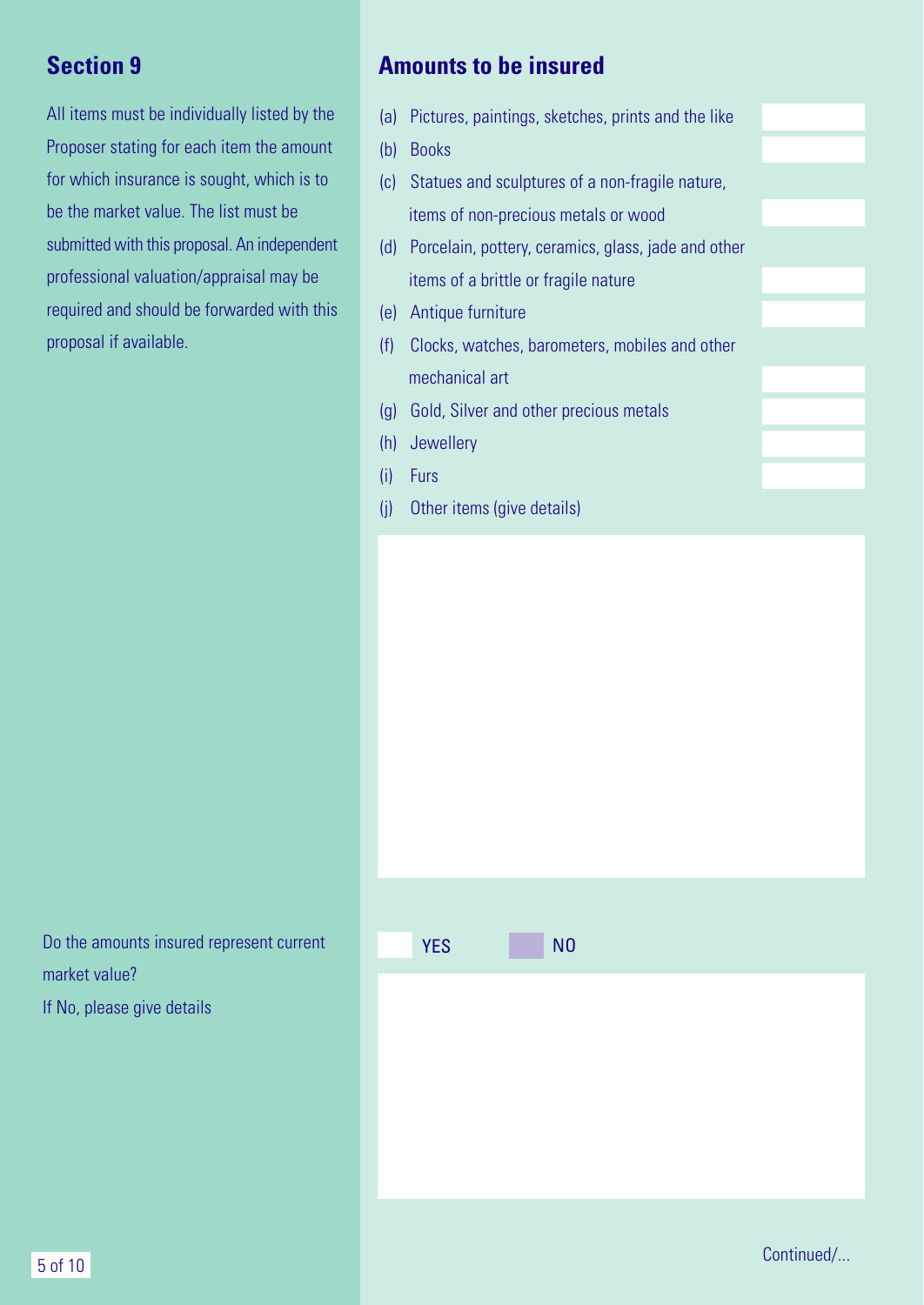- (a) Name of previous insurers and brokers (if any)
- (b) Date of expiry of previous policy
- (c) Has any insurer declined to accept, cancelled, refused to continue or agreed to continue only on special terms any insurance for the Proposer or any other person to whom this insurance would apply?

### <span id="page-5-0"></span>**Section 10 Previous Insurance**



### **Section 11 Losses**

If Yes, please state:

loss or damage

Has the Proposer, or any other person whose property is to be insured, sustained any loss or damage during the last six years which would have been covered by this type of insurance had it been in force?



(c) with whom the property was insured

(b) circumstances and amount of each

[Continued/...](#page-6-0)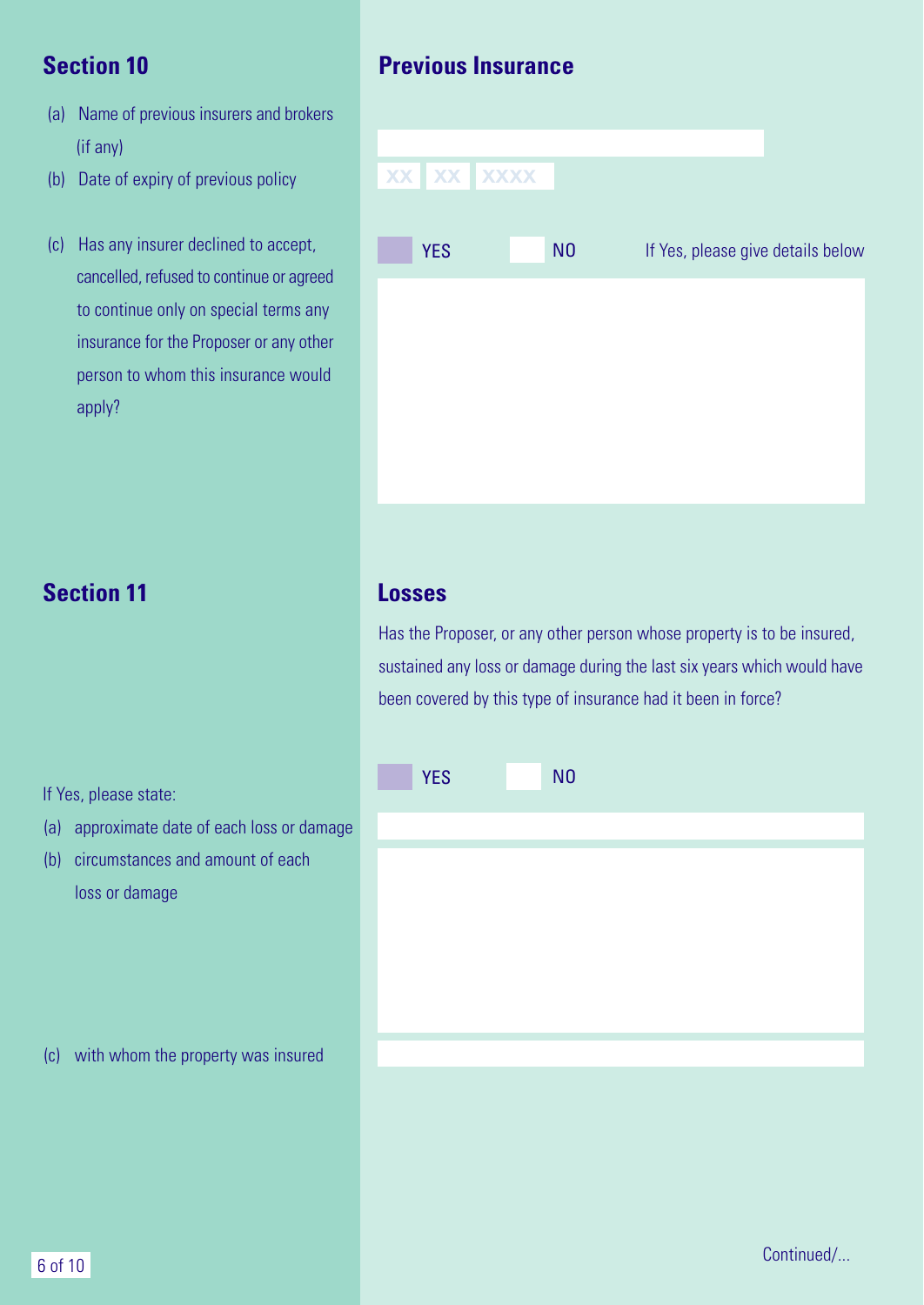If Yes, please give details

If Yes, please give details

## <span id="page-6-0"></span>**Section 12 Other Information**

Have you or any person residing with you, ever been convicted of arson or any offence involving dishonesty, e.g. fraud, theft or handling stolen goods?

| <b>YES</b> | N <sub>0</sub>                                                    |
|------------|-------------------------------------------------------------------|
|            |                                                                   |
|            |                                                                   |
|            |                                                                   |
| are aware? | Are there any other factors affecting this insurance of which you |

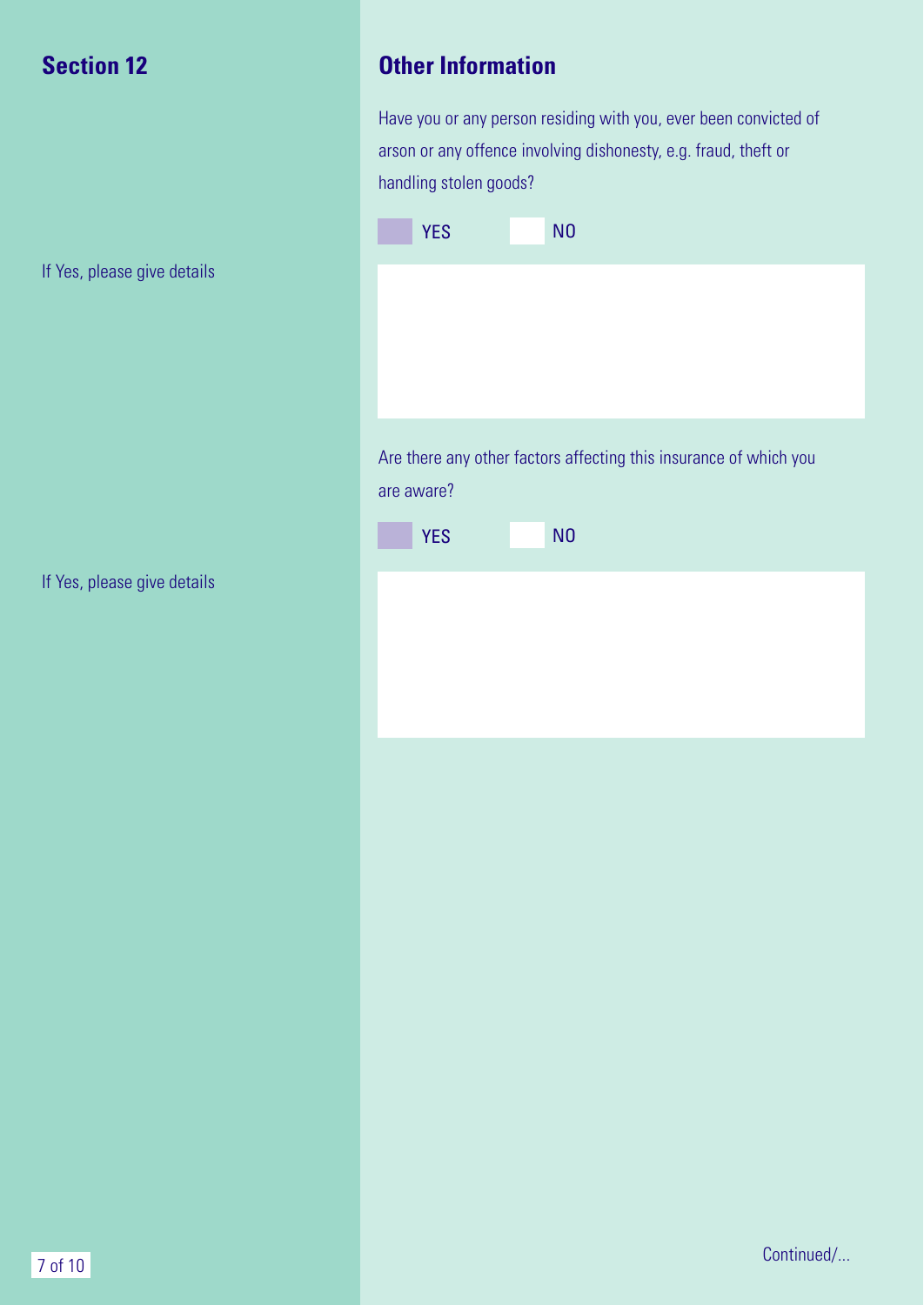### <span id="page-7-0"></span>**The Declaration**

You must read this before signing below.

To the best of my knowledge and belief the information provided in connection with this proposal, whether in my own hand or not, is true and I have not withheld any material facts. I understand that non-disclosure or misrepresentation of a material fact will entitle underwriters to avoid this insurance.

(A material fact is one likely to influence acceptance or assessment of this proposal by underwriters. If you are in any doubt as to whether a fact is material or not you must disclose it in the space below).

I understand that the signing of this proposal does not bind me to complete the insurance but agree that, should a contract of insurance be concluded, this proposal and the statements made herein and the information provided in connection with it will be relied upon by the underwriters in deciding whether to accept this insurance.

### Signature of Proposer

**Date** 

### **XX XX XXXX**

You should keep a record (including copies of any letters) of all information supplied to underwriters for the purpose of entering into this insurance. A copy of your completed proposal will be available (on request) provided the insurance is effected.

You must inform us of any change in circumstances which will materially affect this insurance. If you are in any doubt you should consult your insurance agent.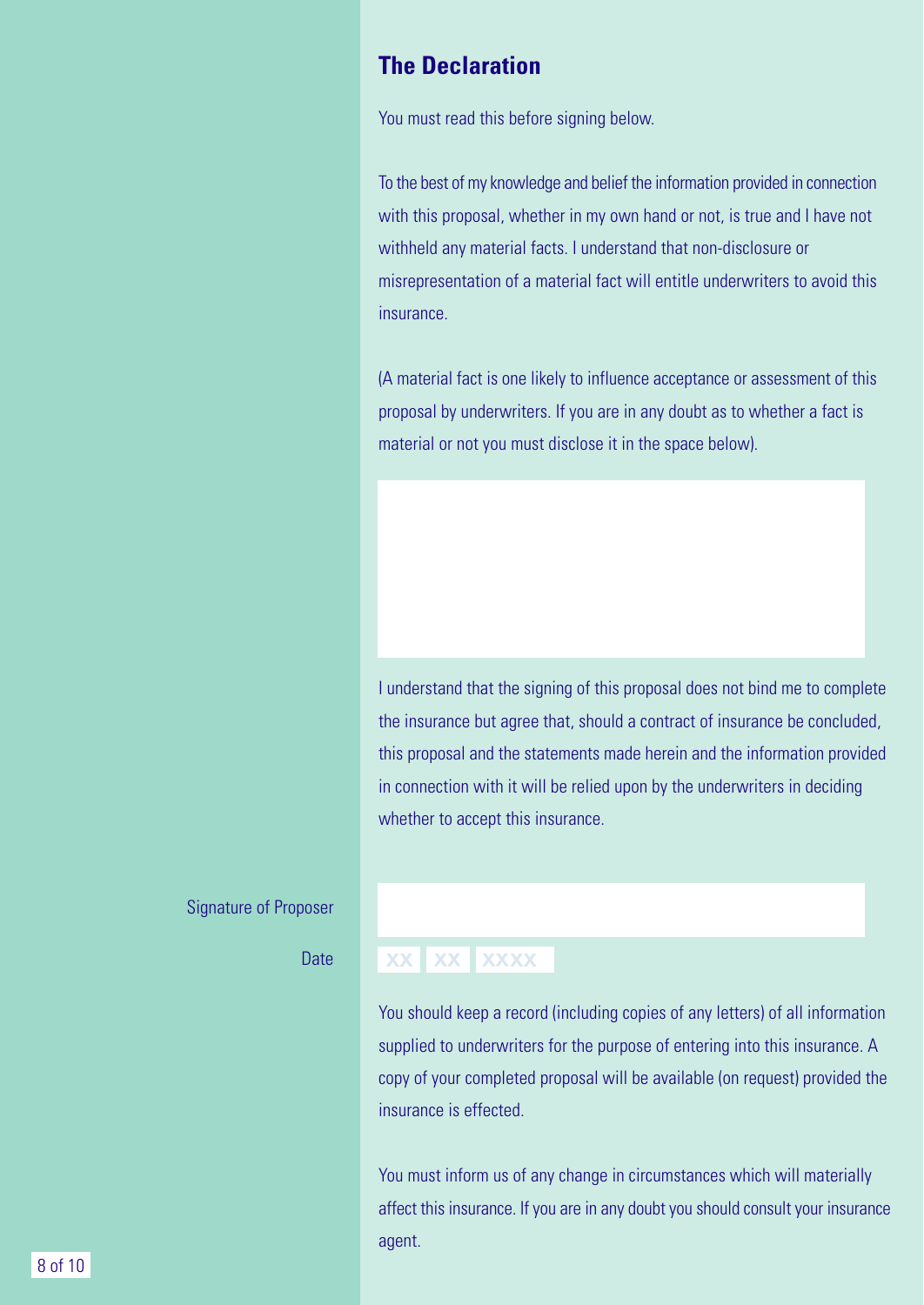# **This page does not form part of the insurance**

- (a) How long have you known the Proposer(s)?
- (b) Do you personally recommend the proposed insured(s) as suitable for insurance by underwriters?
- (c) Have you discussed the contents of this proposal form thoroughly with the Proposer(s)?
- (d) State approximate age(s) of the Proposer(s)
- (e) What other insurance do you handle for the Proposer? For how long have you done so?

### **Section A To be completed by the "retail" producing broker or agent**

| <b>YES</b> | - 11<br>N <sub>0</sub> |  |
|------------|------------------------|--|
|            |                        |  |
| <b>YES</b> | N <sub>0</sub>         |  |
|            |                        |  |
|            |                        |  |
|            |                        |  |
|            |                        |  |
|            |                        |  |
|            |                        |  |
|            |                        |  |
| XX XX XXXX |                        |  |
|            |                        |  |
|            |                        |  |
|            |                        |  |

**Signature** 

Date

Company name and address (including Postcode/Zip code)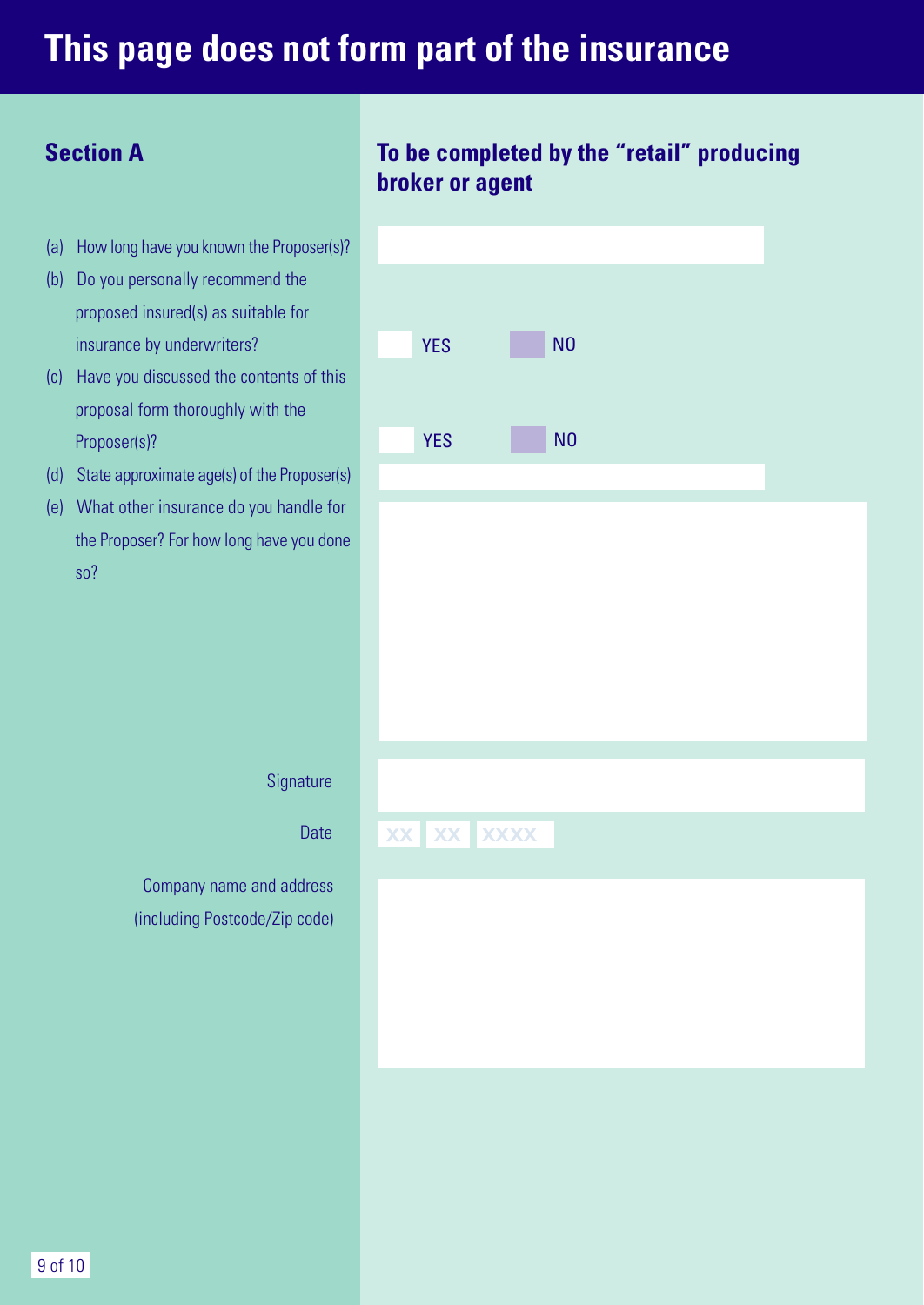# **This page does not form part of the insurance**

- (a) Do you recommend the producing agent/broker to underwriters as a producer of high quality business?
- (b) For how long have they produced business to you?

### **Signature**

Date

Company name and address (including Postcode/Zip code)

### **Section B To be completed by the "wholesale" broker or agent if not the direct producer**